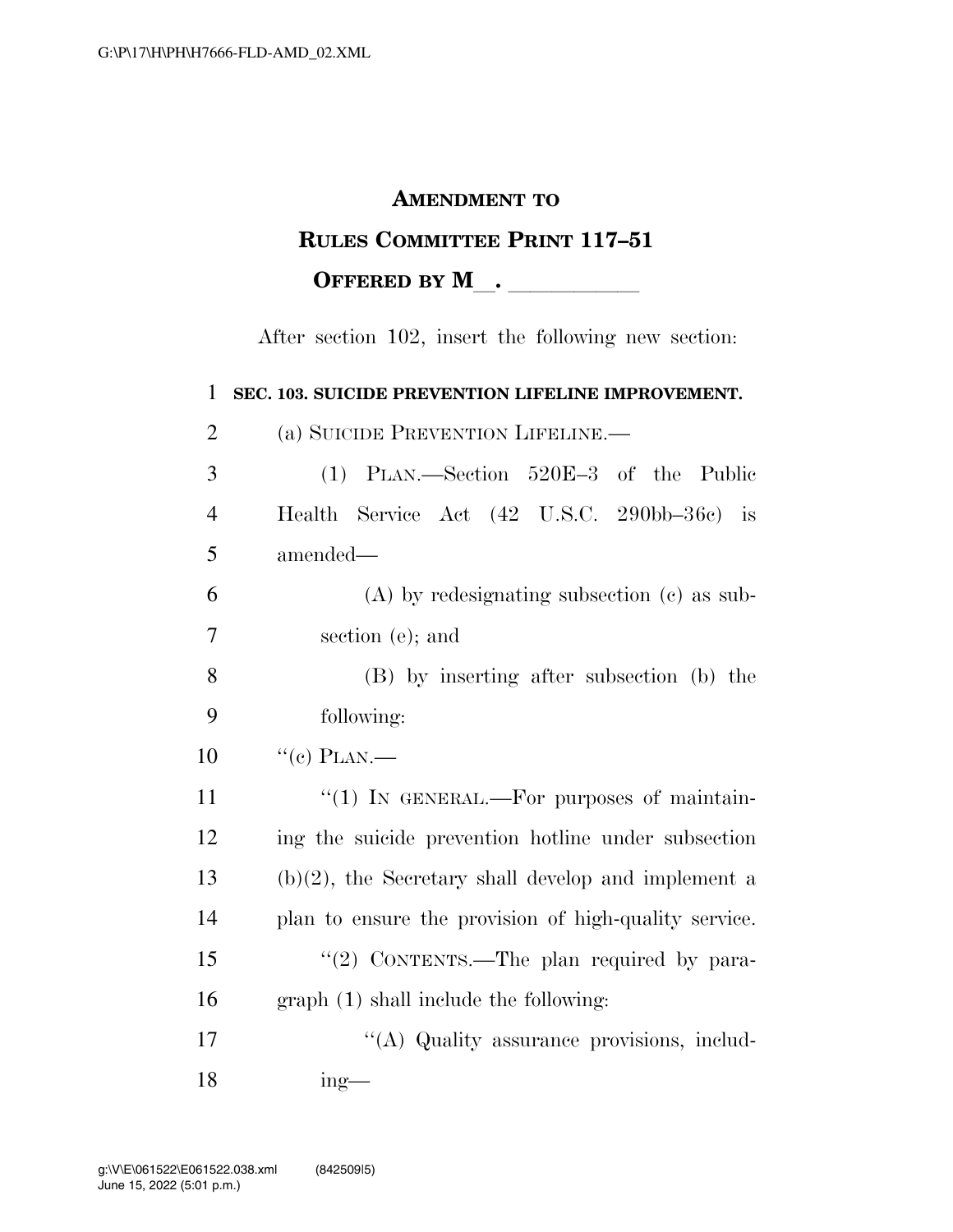| $\mathbf{1}$   | "(i) clearly defined and measurable              |
|----------------|--------------------------------------------------|
| $\overline{2}$ | performance indicators and objectives to         |
| 3              | improve the responsiveness and perform-          |
| $\overline{4}$ | ance of the hotline, including at backup         |
| 5              | call centers; and                                |
| 6              | "(ii) quantifiable time frames to track          |
| 7              | the progress of the hotline in meeting such      |
| 8              | performance indicators and objectives.           |
| 9              | "(B) Standards that crisis centers and           |
| 10             | backup centers must meet—                        |
| 11             | "(i) to participate in the network               |
| 12             | under subsection $(b)(1)$ ; and                  |
| 13             | "(ii) to ensure that each telephone              |
| 14             | call, online chat message, and other com-        |
| 15             | munication received by the hotline, includ-      |
| 16             | ing at backup call centers, is answered in       |
| 17             | a timely manner by a person, consistent          |
| 18             | with the guidance established by the Amer-       |
| 19             | ican Association of Suicidology or other         |
| 20             | guidance determined by the Secretary to be       |
| 21             | appropriate.                                     |
| 22             | $\lq\lq$ Guidelines for crisis centers<br>and    |
| 23             | backup centers to implement evidence-based       |
| 24             | practices including with respect to followup and |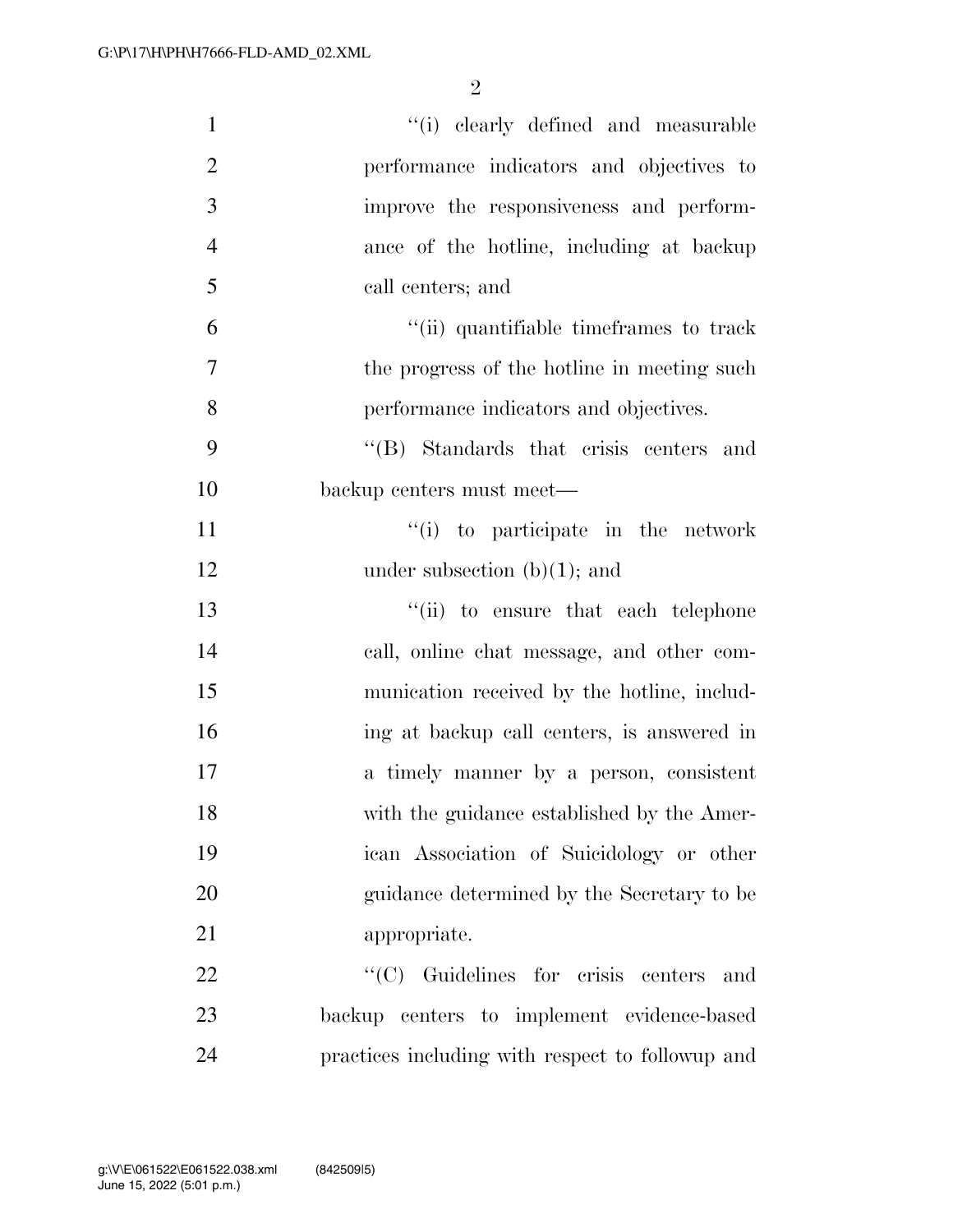referral to other health and social services re-sources.

 ''(D) Guidelines to ensure that resources are available and distributed to individuals using the hotline who are not personally in a time of crisis but know of someone who is.

 $''(E)$  Guidelines to carry out periodic test- ing of the hotline, including at crisis centers and backup centers, during each fiscal year to identify and correct any problems in a timely manner.

12 "'(F) Guidelines to operate in consultation with the State department of health, local gov- ernments, Indian tribes, and tribal organiza-tions.

 ''(3) INITIAL PLAN; UPDATES.—The Secretary shall—

 $\langle (A) \rangle$  not later than 6 months after the date of enactment of the Restoring Hope for Mental Health and Well-Being Act of 2022, complete development of the initial version of 22 the plan required by paragraph (1), begin im- plementation of such plan, and make such plan publicly available; and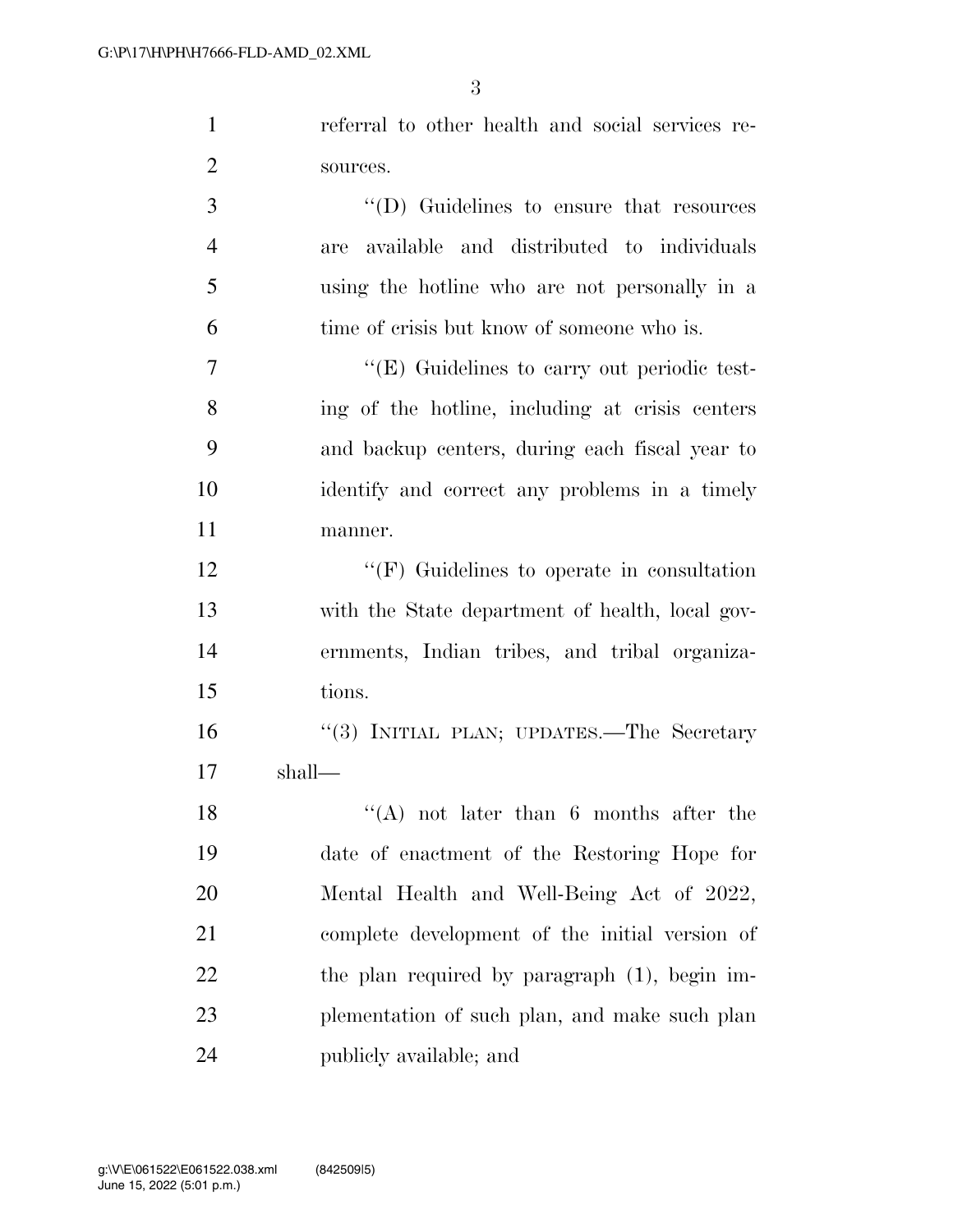1 ''(B) periodically thereafter, update such plan and make the updated plan publicly avail-able.''.

 (2) TRANSMISSION OF DATA TO CDC.—Section 520E–3 of the Public Health Service Act (42 U.S.C. 290bb–36c) is amended by inserting after subsection (c) of such section, as added by paragraph (1), the following:

9 "(d) TRANSMISSION OF DATA TO CDC.—The Sec- retary shall formalize and strengthen agreements between the National Suicide Prevention Lifeline program and the Centers for Disease Control and Prevention to transmit any necessary epidemiological data from the program to the Centers, including local call center data, to assist the Centers in suicide prevention efforts.''.

16 (3) AUTHORIZATION OF APPROPRIATIONS. Subsection (e) of section 520E–3 of the Public Health Service Act (42 U.S.C. 290bb–36c) is amended to read as follows:

20 " (e) AUTHORIZATION OF APPROPRIATIONS.

 $\frac{1}{2}$  To carry out this section, there are authorized to be appropriated \$101,621,000 for each of fiscal years 2023 through 2027.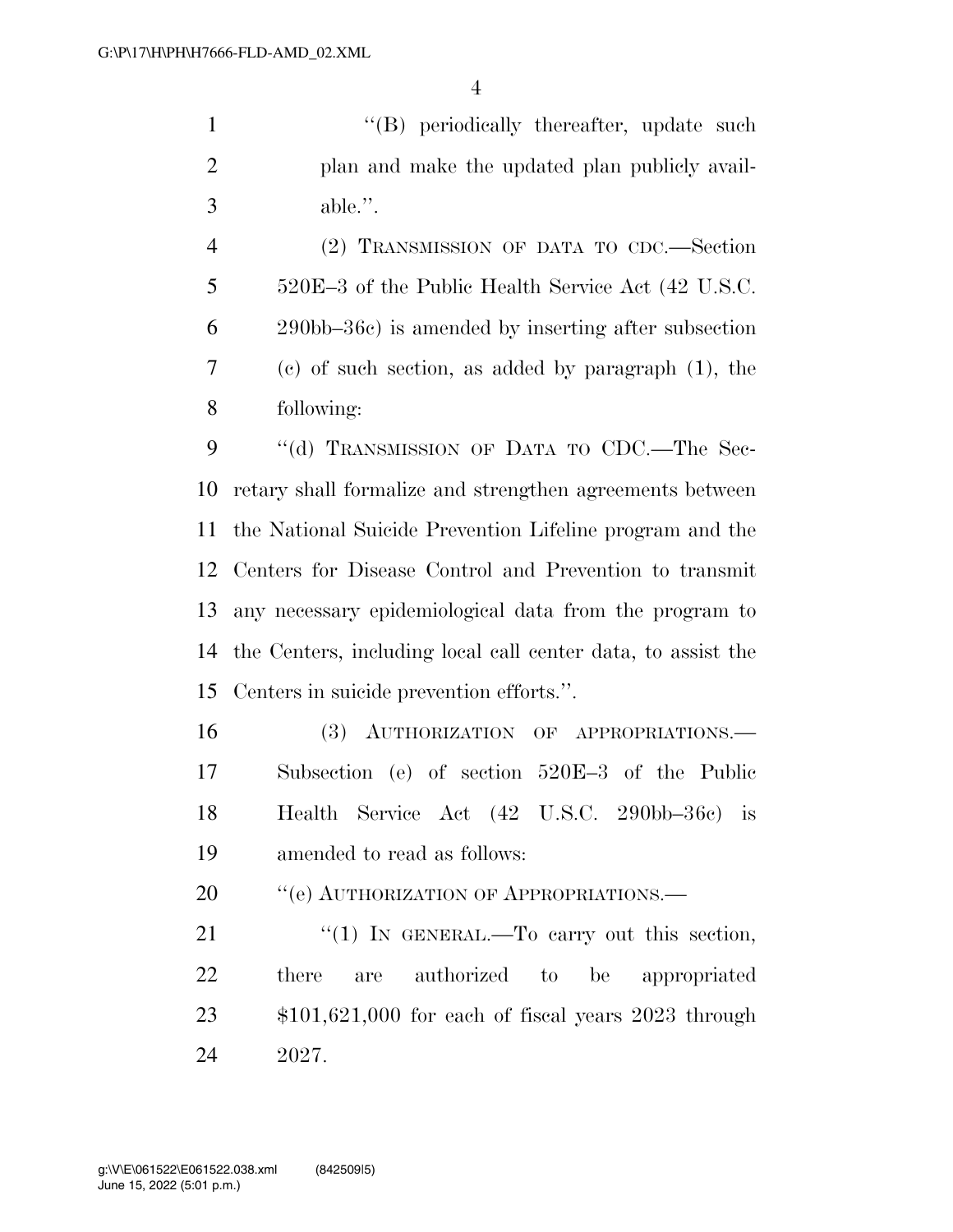| $\mathbf{1}$   | "(2) ALLOCATION.—Of the amount authorized             |
|----------------|-------------------------------------------------------|
| $\overline{2}$ | to be appropriated by paragraph (1) for each of fis-  |
| 3              | cal years 2023 through 2027—                          |
| $\overline{4}$ | "(A) at least $80$ percent shall be made              |
| 5              | available to crisis centers; and                      |
| 6              | "(B) not more than 10 percent may be                  |
| 7              | used for carrying out the pilot program in sec-       |
| 8              | tion $103(b)(1)$ of the Restoring Hope for Men-       |
| 9              | tal Health and Well-Being Act of 2022.".              |
| 10             | PILOT PROGRAM ON INNOVATIVE TECH-<br>(b)              |
| 11             | NOLOGIES.-                                            |
| 12             | (1) IN GENERAL.—The Secretary of Health and           |
| 13             | Human Services, acting through the Assistant Sec-     |
| 14             | retary for Mental Health and Substance Use, shall     |
| 15             | carry out a pilot program to research, analyze, and   |
| 16             | employ various technologies and platforms of com-     |
| 17             | munication (including social media platforms,         |
| 18             | texting platforms, and email platforms) for suicide   |
| 19             | prevention in addition to the telephone and online    |
| 20             | chat service provided by the Suicide Prevention Life- |
| 21             | line.                                                 |
| 22             | $(2)$ REPORT.—Not later than 24 months after          |
| 23             | the date on which the pilot program under para-       |
| 24             | graph (1) commences, the Secretary of Health and      |

Human Services, acting through the Assistant Sec-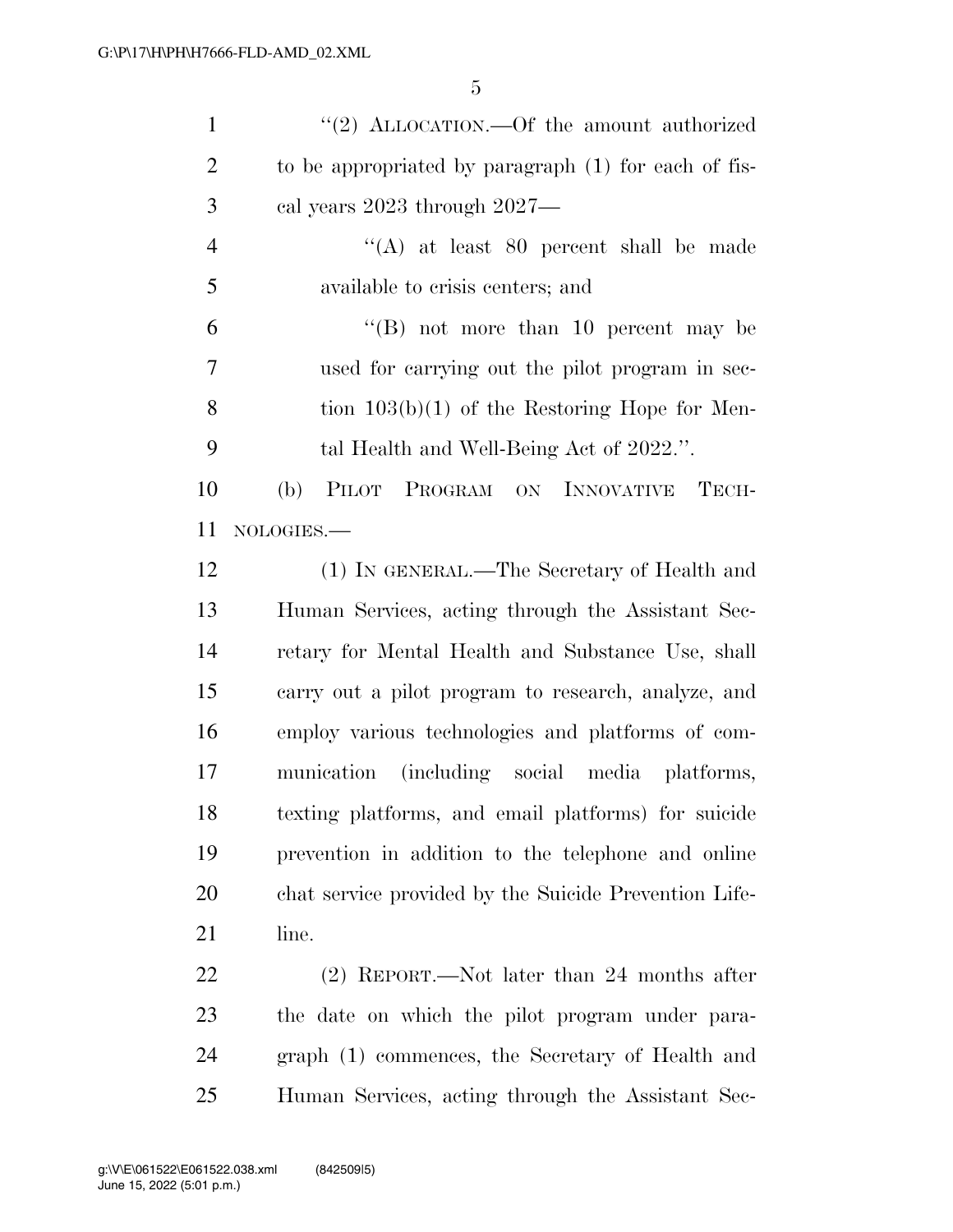| $\mathbf{1}$   | retary for Mental Health and Substance Use, shall             |
|----------------|---------------------------------------------------------------|
| $\overline{2}$ | submit to the Congress a report on the pilot pro-             |
| 3              | gram. With respect to each platform of communica-             |
| $\overline{4}$ | tion employed pursuant to the pilot program, the re-          |
| 5              | port shall include—                                           |
| 6              | $(A)$ a full description of the program;                      |
| 7              | (B) the number of individuals served by                       |
| 8              | the program;                                                  |
| 9              | (C) the average wait time for each indi-                      |
| 10             | vidual to receive a response;                                 |
| 11             | (D) the cost of the program, including the                    |
| 12             | cost per individual served; and                               |
| 13             | (E) any other information the Secretary                       |
| 14             | determines appropriate.                                       |
| 15             | (c) HHS STUDY AND REPORT.—Not later than 24                   |
| 16             | months after the Secretary of Health and Human Services       |
| 17             | begins implementation of the plan required by section         |
|                | 18 520E-3 $(c)$ of the Public Health Service Act, as added by |
| 19             | subsection $(a)(1)(B)$ , the Secretary shall—                 |
| 20             | $(1)$ complete a study on—                                    |
| 21             | $(A)$ the implementation of such plan, in-                    |
| 22             | cluding the progress towards meeting the objec-               |
| 23             | tives identified pursuant to paragraph $(2)(A)(i)$            |
| 24             | of such section $520E-3(c)$ by the timeframes                 |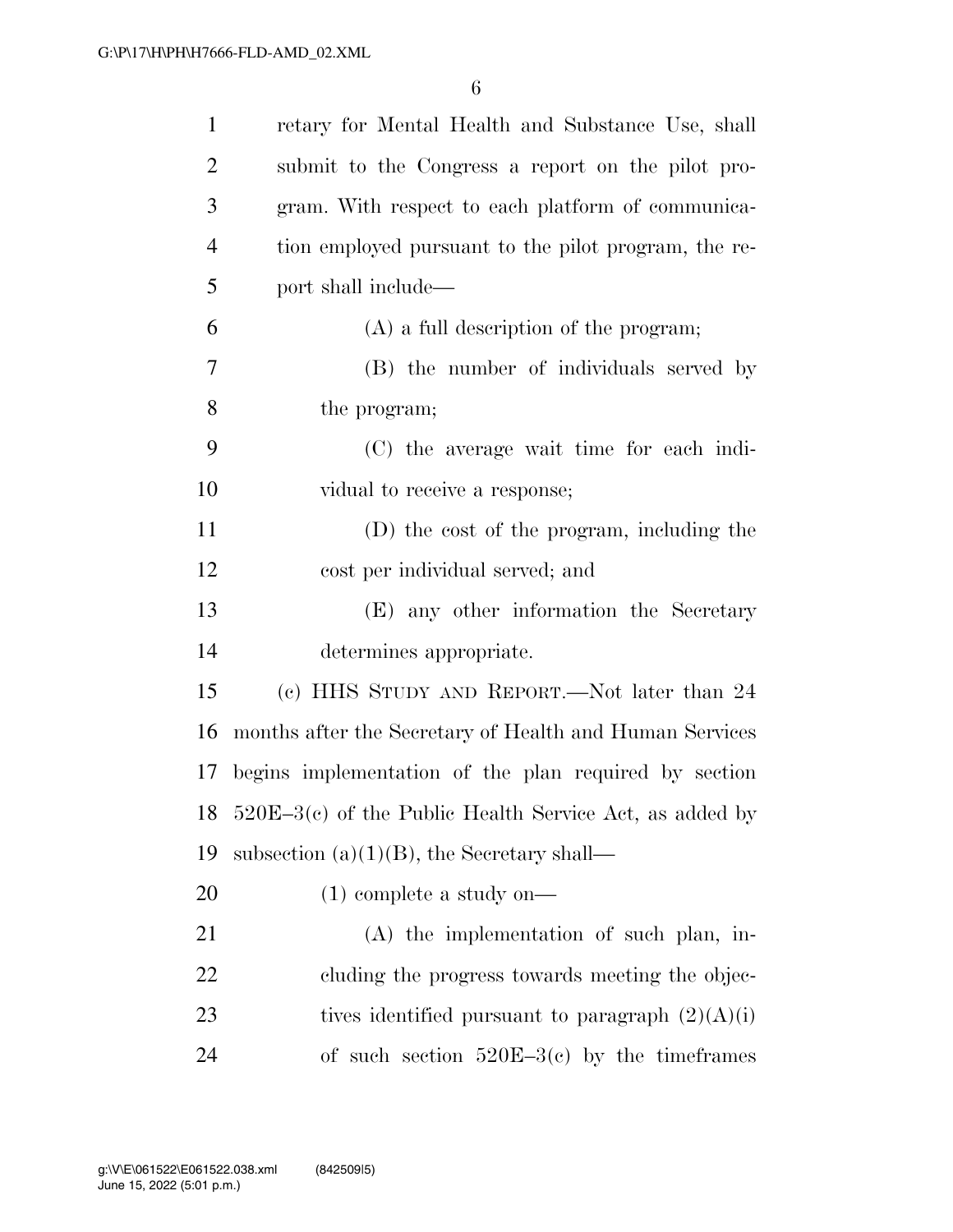| $\mathbf{1}$   | identified pursuant to paragraph $(2)(A)(ii)$ of       |
|----------------|--------------------------------------------------------|
| $\overline{2}$ | such section $520E-3(c)$ ; and                         |
| 3              | (B) in consultation with the Director of               |
| $\overline{4}$ | the Centers for Disease Control and Prevention,        |
| 5              | options to expand data gathering from calls to         |
| 6              | the Suicide Prevention Lifeline in order to bet-       |
| 7              | ter track aspects of usage such as repeat calls,       |
| 8              | consistent with applicable Federal and State           |
| 9              | privacy laws; and                                      |
| 10             | $(2)$ submit a report to the Congress on the re-       |
| 11             | sults of such study, including recommendations on      |
| 12             | whether additional legislation or appropriations are   |
| 13             | needed.                                                |
|                |                                                        |
| 14             | (d) GAO STUDY AND REPORT.—                             |
| 15             | $(1)$ IN GENERAL.—Not later than 24 months             |
| 16             | after the Secretary of Health and Human Services       |
| 17             | begins implementation of the plan required by sec-     |
| 18             | tion $520E-3(c)$ of the Public Health Service Act, as  |
| 19             | added by subsection $(a)(1)(B)$ , the Comptroller Gen- |
| 20             | eral of the United States shall—                       |
| 21             | (A) complete a study on the Suicide Pre-               |
| 22             | vention Lifeline; and                                  |
| 23             | (B) submit a report to the Congress on the             |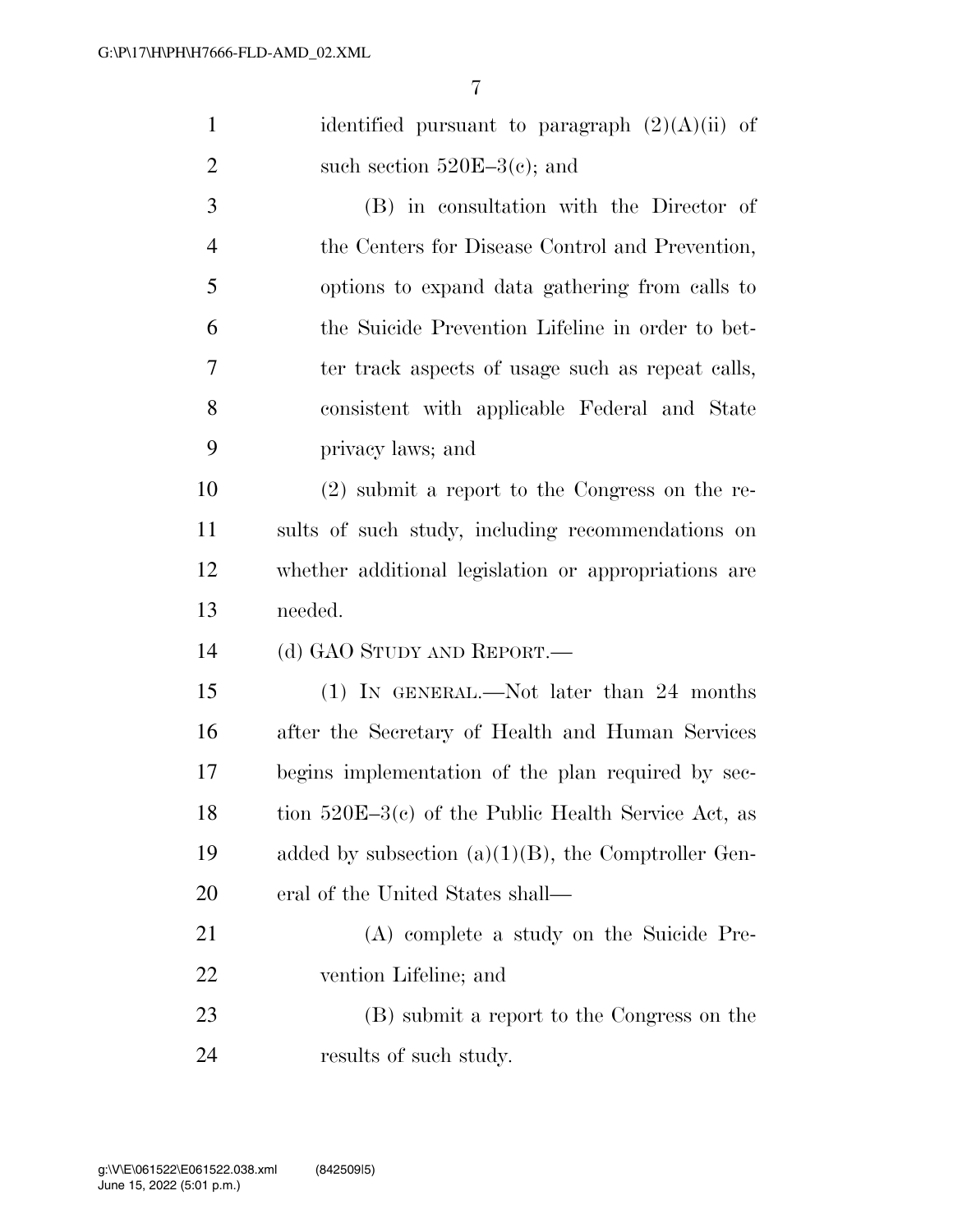| $\mathbf{1}$   | (2) ISSUES TO BE STUDIED.—The study re-             |
|----------------|-----------------------------------------------------|
| $\overline{2}$ | quired by paragraph (1) shall address—              |
| 3              | (A) the feasibility of geolocating callers to       |
| $\overline{4}$ | direct calls to the nearest crisis center;          |
| 5              | (B) operation shortcomings of the Suicide           |
| 6              | Prevention Lifeline;                                |
| 7              | (C) geographic coverage of each crisis call         |
| 8              | center;                                             |
| 9              | (D) the call answer rate of each crisis call        |
| 10             | center;                                             |
| 11             | (E) the call wait time of each crisis call          |
| 12             | center;                                             |
| 13             | (F) the hours of operation of each crisis           |
| 14             | call center;                                        |
| 15             | (G) funding avenues of each crisis call cen-        |
| 16             | ter;                                                |
| 17             | (H) the implementation of the plan under            |
| 18             | section $520E-3(c)$ of the Public Health Service    |
| 19             | Act, as added by subsection $(a)(1)(B)$ , including |
| 20             | the progress towards meeting the objectives         |
| 21             | identified pursuant to paragraph $(2)(A)(i)$ of     |
| 22             | such section $520E-3(c)$ by the time frames iden-   |
| 23             | tified pursuant to paragraph $(2)(A)(ii)$ of such   |
| 24             | section $520E-3(c)$ ; and                           |